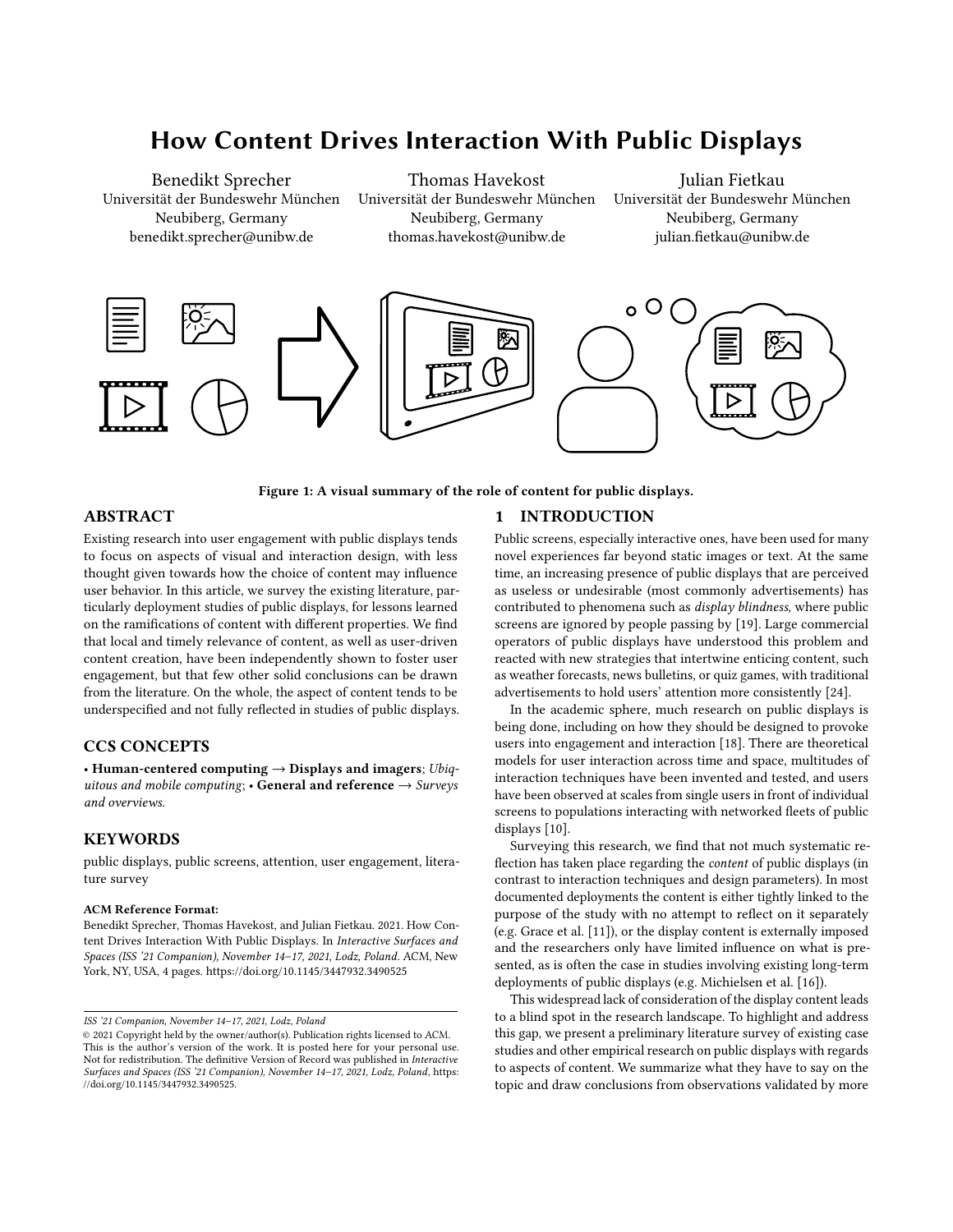than one study. We hope that our results can serve as an inspiration for designers and operators of public displays to consider aspects of content more deeply in their own work.

## 2 RESEARCH FOCUS

We need a working definition of *content* in the context of public displays that will allow us to examine prior studies through it and draw useful conclusions. We considered limiting our definition of content to media artifacts that are shown on the display, such as pieces of text, symbols, images, or videos. These kinds of content are usually created or curated in advance and then rotated on the display according to some scheduling method in such a way that the display would always look fresh to passers-by. As evidenced by specific research into scheduling algorithms for public displays [\[3,](#page-3-7) [5,](#page-3-8) [17\]](#page-3-9), this notion of content is widespread in practice. However, during our investigation of experimental public display deployments we realized that such a narrow definition could exclude other types of content that are worth examining, such as dynamic content that is generated in real time based on user interaction. Thus, for the purpose of this paper, we arrived at a broader definition: Content is all displayed information, independent of its visual design. In other words, we investigate what is shown on screen, and how it influences user interaction and behavior. Any aspects only pertaining to how information is displayed (visual design etc.) is not part of our definition of content.

Fig. [1](#page-0-0) gives a visual overview of the way this information reaches a user: content artifacts, regardless of their origin, first exist as abstract pieces of information, presumably stored somewhere as digital data. Following that, they are shown on a public screen at a concrete point in time and in a specific location. If someone is present in front of the display when the content is shown, there is a chance that the user will process and remember some of the content they see.

Our primary objective is to determine if existing research allows for conclusions to be drawn regarding whether specific kinds of content cause passers-by to react in different ways.

#### <span id="page-1-0"></span>3 METHODOLOGY

Our ambition going into this research was to get an overview of the research landscape regarding public displays and their content through an analysis of the existing literature. To that end, we started with searches for relevant keywords and their combinations (such as "public displays", "public screens", "content", "information") in relevant literature databases including the ACM Digital Library and IEEE Xplore. We extended our list of potentially relevant articles through searches on aggregating search engines, namely Google Scholar, Elsevier Scopus and Internet Archive Scholar.

Each of these sources sorts its search results by some internal measure of relevance towards the search term(s), which in our case appeared to work very well: highly relevant articles tended to appear most often within the first 50 search results, whereas the relevance of the results dropped off steadily from there on. We examined at least the first 100 results for each library and query and then stopped on the first stretch of 10 articles that appeared entirely irrelevant based on the title and abstract. Unsurprisingly, there was a lot of overlap between the search results in different libraries and search engines.

Through this process, we looked at approximately 200 articles of ostensible relevance to our topic. We were able to quickly filter results that were obviously irrelevant to our question based on the title, e.g. articles that had no connection to public displays at all. Wherever the title seemed promising enough, we decided based on the abstract whether the paper in question warranted closer inspection. We then searched the remaining articles for research claims, results, or other statements relevant to the content of public displays, and also followed promising citations to uncover threads of research that our keyword search had missed. Of the many papers we surveyed that discuss concepts or evaluation studies of public displays, most make no claims or observations about display content at all.

At the end of our literature survey, we had gathered 21 papers containing pertinent results ranging from perception psychology to content scheduling to numerous field studies examining the use of public displays in different settings [\[1–](#page-3-10)[16,](#page-3-6) [19,](#page-3-1) [21–](#page-3-11)[23,](#page-3-12) [25\]](#page-3-13). The most challenging part was to find concrete results matching our definition of content, because most of the research focuses on getting the audience's attention through dynamic and vivid design [\[6\]](#page-3-14). Additionally, the term content is sometimes used to describe aspects to which we would refer as design, such as the size and positioning of visual elements [\[21\]](#page-3-11). Despite these difficulties, we are confident that the following findings are tangible since there is still some overlap regarding several interesting aspects.

Our literature research does not aim to fulfill the criteria of a systematic literature review as described e.g. by Okoli [\[20\]](#page-3-15). Most notably, the inclusion or exclusion of papers in our review is based largely on initial or overall impression instead of specific criteria defined in advance. Additionally, we did not keep track of which specific articles were deemed as irrelevant at what stage of the review process. We feel confident that our process captured the core of the pertinent body of research, but a full systematic review may yield more exhaustive results. The reasons for our approach are pragmatic rather than scientific: this work was conducted as part of a university course, where a full systematic literature review would have been out of scope, and we would not have had enough time for it. This paper should therefore be regarded as a research probe to prove that interesting answers to the research question can be found, and which gives preliminary results to motivate the potential for a deeper investigation than we are able to provide.

#### 4 RESULTS

The content of a public display undoubtedly plays a core role, as it is always the goal of a display owner to convey certain information. In many cases, this goal is to promote products or events in order to attract more passers-by to what is being promoted. However, the range of applications goes much further, from signage, info boards to pure entertainment [\[8\]](#page-3-16). The content is decisive when it comes to determining the function of a public display. However, there is no explicit answer to how much the initial perception is influenced by the displayed information. When a public display catches the attention of passers-by, the content must be quite relevant to keep the user's interest high, consequently prolonging the time spent in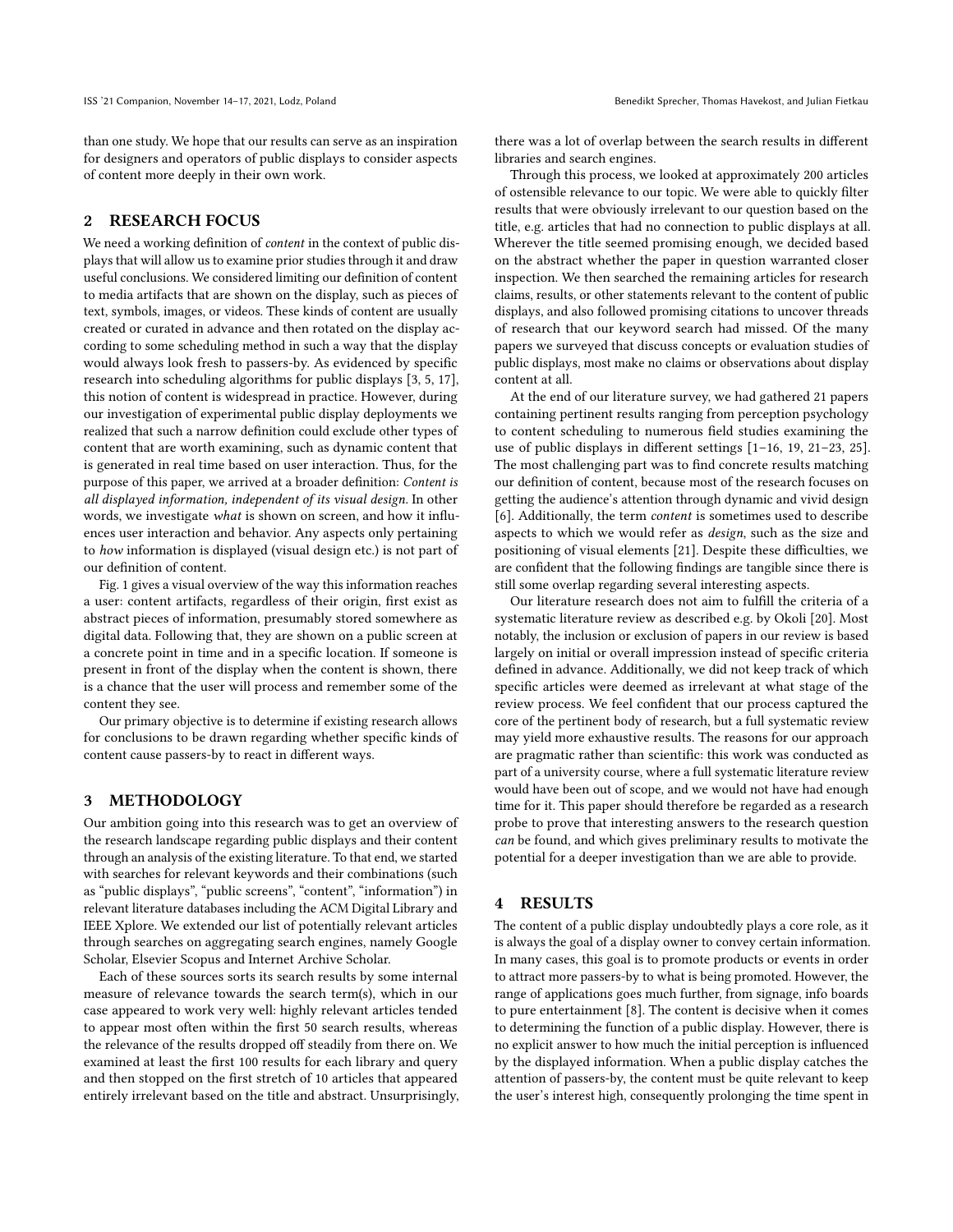front of the screen. Still, since this step must be preceded by people in the relevant area noticing the public display, capturing the gaze of passers-by is the more important task. Due to the ever-increasing number of public displays, passers-by tend to ignore or block them out. This effect is called display blindness [\[19\]](#page-3-1) and is conditioned and intensified by the fact that many screens only show generic content, which is uninteresting for most users. Hence, display blindness presents a major hurdle to overcome, if a screen is to be recognized. One high-level goal to break through this barrier can be to ensure that the displayed content is relevant to the current user, thus establishing public displays as approved sources of information in the long run.

However, if we try to answer the question, which type of content is best suited for this task, we come across different and sometimes even contradictory statements. The intersection of several studies [\[9,](#page-3-17) [16,](#page-3-6) [22\]](#page-3-18) finds that local content is often perceived as particularly relevant because it appears less general and more tailored to potential users. This approach is less effective in public places visited by a demographically and culturally diverse crowd, where there tends to be many more different interests, increasing the proportion of people for whom local content is less interesting [\[4\]](#page-3-19). Public display systems that use multiple screens run the risk of losing relevance if passers-by have the feeling that they see the same or too similar content on every display [\[7\]](#page-3-20). The content design of multiple-display systems must therefore be done very carefully in order to prevent losing passers-by to display blindness.

Another aspect is the correct timing of what is shown. Some content, such as weather forecasts or global news, tends to have broad relevance, provided that it is updated frequently enough. The timing for content that just offers value to the user for a short period of time is significantly more difficult. If such information is shown too early or too late, viewers conclude that the public display serves no purpose [\[3\]](#page-3-7). Regarding the variation of content over time, there appear to be some contradictory results. Alt et al. [\[1,](#page-3-10) [2\]](#page-3-21) ascertain an increased attractiveness of public displays that show changing content. In contrast, Huang et al. [\[13\]](#page-3-22) find that even public displays with varying content were not able to prevail over analog information sources, such as flyers. Of course, this does not completely refute the previous statement, but weakens it nevertheless and shows that this measure alone is not sufficient.

Another aspect that is mentioned several times in existing research is user-generated content, which some studies attributed with increased interaction. According to Do et al. [\[9\]](#page-3-17) and Jose et al. [\[14\]](#page-3-23), contributions from the local population provide for a strengthened appreciation of what is shown, since this appeals to a sense of belonging of fellow citizens, while also motivating other people to contribute, driven by the motivation to influence the content of the screen and the possibility to see the self-created content in public. The positive effects of content of this type are countered by the findings of Michielsen et al. [\[16\]](#page-3-6). Some of the interviewees in that study expressed disinterest, as content created by private individuals is only interesting for themselves, or because too many contributions show something that most locals are already familiar with.

Finally, Huang et al. [\[13\]](#page-3-22) question the effect of content on the perception of public displays entirely. Based on their observations of displays featuring numerous different types of content, they were not able to confirm any differences in user attention or engagement based on the content of the display.

#### 5 DISCUSSION

Considering the literature examined for this work, we can say that there are different properties of content which ultimately decide its impact. We have discussed local or user-generated content. Both are presented as attention-grabbers independently by different authors and there is often a correlation between them, since in many cases user contributions are also locally inspired. We urge public display operators to consider whether local or user-generated content can fit into their content strategy. Changing the content frequently is mentioned in a positive way in more than one article and thus can be seen as a step to make a display stand out and avoid the perception of it being outdated or abandoned.

Still, most literature we found was focused on improving design, and articles that looked deeper into content often did not analyze their findings in enough detail to make statements about the impact of the content. Conducting an empirical study dedicated solely to the content would be helpful to make more definitive statements.

Coming back to our primary objective, we cannot give clear answers regarding which types of content cause passers-by to react more intensively. Nevertheless, we hope to present a useful overview of relevant findings and to sharpen the awareness towards content on public displays, as it plays a more significant role than many existing studies seem to give it credit for. Improving the content strategy may be a novel way to overcome display blindness in some cases.

As already stated early in Section [3,](#page-1-0) we cannot rule out the possibility that we may have missed research into content on public displays during our literature survey, for example if the text in question uses very different vocabulary for its core concepts and hence would elude our keyword search. A more systematic approach to the survey, although requiring a bigger time investment upfront, may uncover more relevant literature. Another promising avenue for future research would be to relate studies of public displays to insights about more distantly related areas of media design, such as print or television advertisement. By virtue of their longer history, research into the relation of content and consumer attention has had a bigger chance to develop for other forms of media, and valuable lessons may exist there.

#### 6 CONCLUSION

As we have shown, multiple studies corroborate that the locality of public display content, as well as its timely relevance, are important factors in drawing users' attention and avoiding display blindness. Giving users the option to provide content for public displays may also be a promising way to foster interaction.

Beyond these points, the view becomes hazier. We have found that our initial question, whether there are types or categories of content that are particularly effective on public displays, has few clear answers in existing research. If there is a main conclusion to draw from the surveyed literature, it is that the content of public displays suffers from a dearth of reflection and examination compared to their design. We are hopeful that this work can inspire designers and operators of public displays to consider how content